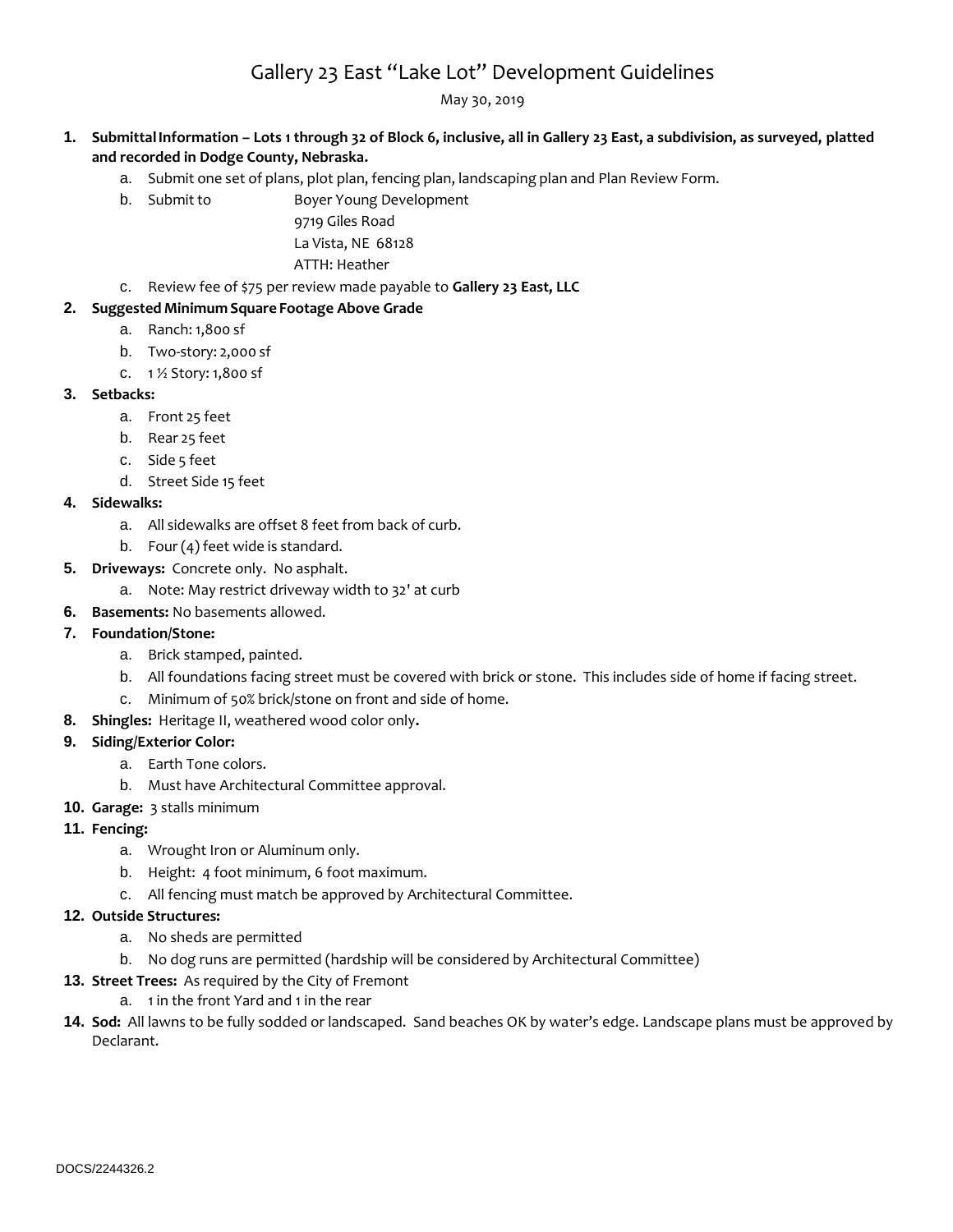Gallery 23 East "Premium Lot" Development Guidelines

- **1. SubmittalInformation – Lots 4 through 19 of Block 7; Lots 1 through 12 of Block 10; Lots 1 and 2 of Block 11; Lots 1 through 4 of Block 12; and Lots 1 through 3 of Block 13, inclusive, all in Gallery 23 East, a subdivision, as surveyed, platted and recorded in Dodge County, Nebraska.**
	- a. Submit 2 sets of plans, plot plan, fencing plan, landscaping plan and Plan Review Form.
	- b. Submit to Boyer Young Development

9719 Giles Road La Vista, NE 68128 ATTH: Heather

c. Review fee of \$75 per review made payable to **Gallery 23 East, LLC**

### **2. Suggested Minimum Square Footage Above Grade**

- a. Ranch: 1,600 sf
- b. Two-story:1,800 sf
- c. 1 ½ Story: 1,600 sf

#### **3. Setbacks:**

- a. Front 25 feet
- b. Rear 25 feet
- c. Side 5 feet
- d. Street Side 15 feet

#### **4. Sidewalks:**

- a. All sidewalks are offset 8 feet from back of curb.
- b. Four (4) feet wide is standard.
- **5. Driveways:** Concrete only. No asphalt.
	- a. Note: May restrict driveway width to 32' at curb; will be uniform across production lots and custom lots if decision is made to do this.
- **6. Basements:** No basements allowed.
- **7. Foundation/Stone:**
	- a. Brick stamped, painted.
	- b. All foundations facing street must be covered with brick or stone. This includes side of home if facing street.
	- c. Minimum of 30% brick/stone on front and side of home.
- **8. Shingles:** Heritage II, weathered wood color only.

### **9. Siding/Exterior Color:**

- a. Suggested browns, greys and natural colors.
- b. Must have Architectural Committee approval.
- **10. Garage:** 2 stalls minimum; size minimum 450 SF
- **11. Fencing:**
	- a. PVC, Wood, Iron, and aluminum only. No chain-link.
	- b. Height: 4 foot minimum: 6 foot maximum.
	- c. All fencing match be approved by Architectural Committee.
- **12. Outside Structures:**
	- a. No sheds are permitted.
	- b. No dog runs are permitted (hardship will be considered by Architectural Committee)
- **13. Street Trees:** As required by the City of Fremont
	- a. 1 in the front Yard and 1 in the rear
- **14. Sod:** All lawns to be fully sodded or landscaped. No seeding.